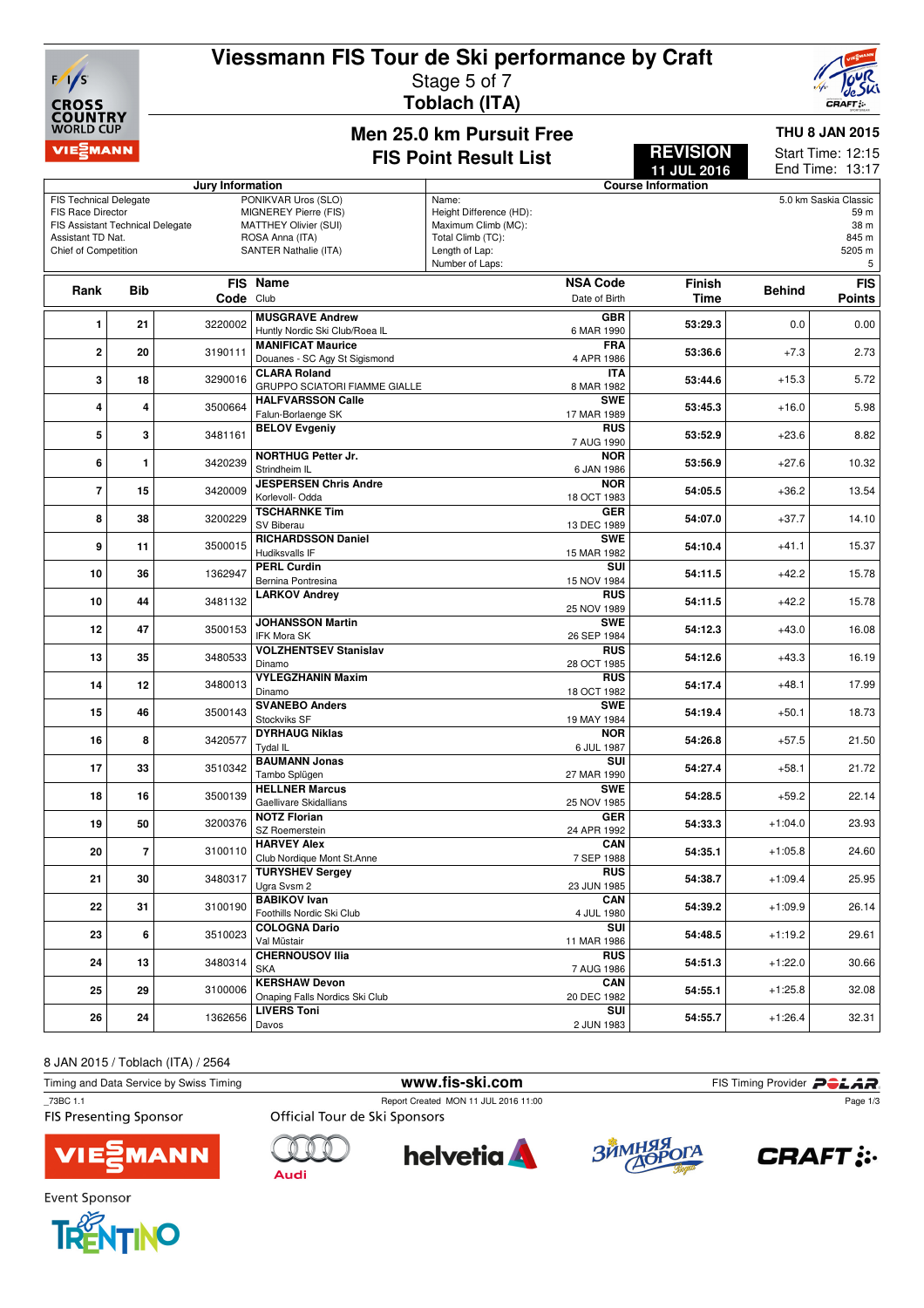

### **Viessmann FIS Tour de Ski performance by Craft** Stage 5 of 7 **Toblach (ITA)**



#### **Men 25.0 km Pursuit Free FIS Point Result List**

**REVISION**

**THU 8 JAN 2015** Start Time: 12:15

|      |            |           |                                                       |                           | 11 JUL 2016   |               | End Time: 13:17 |
|------|------------|-----------|-------------------------------------------------------|---------------------------|---------------|---------------|-----------------|
| Rank | <b>Bib</b> |           | FIS Name                                              | <b>NSA Code</b>           | <b>Finish</b> | <b>Behind</b> | <b>FIS</b>      |
|      |            | Code Club |                                                       | Date of Birth             | <b>Time</b>   |               | <b>Points</b>   |
| 27   | 28         | 3200356   | <b>DOBLER Jonas</b><br><b>SC Traunstein</b>           | <b>GER</b><br>4 MAY 1991  | 54:56.5       | $+1:27.2$     | 32.61           |
| 28   | 23         | 3050159   | <b>TRITSCHER Bernhard</b><br>SK Saalfelden-Salzburg   | <b>AUT</b><br>25 APR 1988 | 54:59.5       | $+1:30.2$     | 33.73           |
| 28   | 41         | 3200241   | <b>BING Thomas</b><br>Rhoener WSV Dermbach            | <b>GER</b><br>3 APR 1990  | 54:59.5       | $+1:30.2$     | 33.73           |
| 30   | 22         | 3420672   | <b>SVEEN Simen Andreas</b><br>Rina                    | <b>NOR</b><br>7 OCT 1988  | 55:01.8       | $+1:32.5$     | 34.59           |
| 31   | 9          | 3180535   | <b>NISKANEN livo</b><br>Vuokatti Ski Team Kainuu      | <b>FIN</b><br>12 JAN 1992 | 55:02.6       | $+1:33.3$     | 34.89           |
| 32   | 25         | 3150069   | <b>JAKS Martin</b><br>Dukla Liberec                   | <b>CZE</b><br>6 SEP 1986  | 55:07.9       | $+1:38.6$     | 36.87           |
| 32   | 27         | 3480982   | <b>SKOBELEV Vladislav</b>                             | <b>RUS</b><br>24 JAN 1987 | 55:07.9       | $+1:38.6$     | 36.87           |
| 34   | 5          | 3670007   | <b>POLTORANIN Alexey</b>                              | <b>KAZ</b><br>29 APR 1987 | 55:19.5       | $+1:50.2$     | 41.21           |
| 35   | 48         | 3290007   | <b>HOFER David</b><br>C.S. CARABINIERI SEZ. SCI       | <b>ITA</b><br>21 JUN 1983 | 55:23.7       | $+1:54.4$     | 42.78           |
| 36   | 17         | 3290245   | <b>NOECKLER Dietmar</b><br>G.S. FIAMME ORO MOENA      | <b>ITA</b><br>29 SEP 1988 | 55:27.3       | $+1:58.0$     | 44.12           |
| 37   | 54         | 3510351   | <b>FURGER Roman</b><br>Schattdorf                     | SUI<br>10 FEB 1990        | 55:36.7       | $+2:07.4$     | 47.64           |
| 38   | 40         | 3200121   | <b>KUEHNE Andy</b><br>WSC Erzgebirge Oberwiesenthal   | <b>GER</b><br>19 NOV 1987 | 55:50.9       | $+2:21.6$     | 52.95           |
| 39   | 39         | 3090024   | <b>TSINZOV Veselin</b><br>Alexander Logistics         | <b>BUL</b><br>29 JUL 1986 | 55:52.1       | $+2:22.8$     | 53.39           |
| 40   | 10         | 3420036   | <b>ROENNING Eldar</b><br>Skogn IL                     | <b>NOR</b><br>11 JUN 1982 | 55:52.9       | $+2:23.6$     | 53.69           |
| 41   | 55         | 3390103   | <b>TAMMJARV Karel</b><br><b>Tartu Skiclub</b>         | <b>EST</b><br>25 MAY 1989 | 55:54.5       | $+2:25.2$     | 54.29           |
| 42   | 26         | 3480828   | <b>JAPAROV Dmitriy</b>                                | <b>RUS</b><br>1 JAN 1986  | 55:55.6       | $+2:26.3$     | 54.70           |
| 43   | 32         | 3200205   | <b>BOEGL Lucas</b><br>SC Gaissach                     | <b>GER</b><br>14 JUN 1990 | 56:02.9       | $+2:33.6$     | 57.43           |
| 44   | 53         | 3050179   | <b>HAUKE Max</b><br>WSV Liezen-Steiermark             | <b>AUT</b><br>29 AUG 1992 | 56:10.4       | $+2:41.1$     | 60.24           |
| 45   | 14         | 3480695   | <b>BESSMERTNYKH Alexander</b>                         | <b>RUS</b><br>15 SEP 1986 | 56:11.3       | $+2:42.0$     | 60.57           |
| 46   | 34         | 3500863   | <b>ANDERSSON Simon</b><br>Falun-Borlaenge SK          | <b>SWE</b><br>10 MAY 1991 | 56:15.5       | $+2:46.2$     | 62.14           |
| 47   | 19         | 3290379   | <b>DE FABIANI Francesco</b><br>C.S. ESERCITO          | <b>ITA</b><br>21 APR 1993 | 56:35.3       | $+3:06.0$     | 69.55           |
| 48   | 51         | 3180557   | <b>HYVARINEN Perttu</b><br>Riistaveden Urheilijat     | <b>FIN</b><br>5 JUN 1991  | 57:12.9       | $+3:43.6$     | 83.61           |
| 49   | 42         | 1310470   | <b>KRECZMER Maciej</b><br><b>LKS Poroniec Poronin</b> | POL<br>4 APR 1981         | 57:13.0       | $+3:43.7$     | 83.64           |
| 50   | 43         | 1067291   | <b>DI CENTA Giorgio</b><br>C.S. CARABINIERI SEZ. SCI  | <b>ITA</b><br>7 OCT 1972  | 57:20.0       | $+3:50.7$     | 86.26           |
| 51   | 52         | 1106867   | <b>BAJCICAK Martin</b><br><b>SKP Strbske Pleso</b>    | <b>SVK</b><br>12 JUN 1976 | 57:20.1       | $+3:50.8$     | 86.30           |
| 52   | 45         | 3290266   | <b>PELLEGRIN Mattia</b><br>G.S. FIAMME ORO MOENA      | <b>ITA</b><br>8 JUN 1989  | 58:23.7       | $+4:54.4$     | 110.08          |
| 53   | 37         | 3200331   | <b>WICK Thomas</b><br>SC Motor Zella-Mehlis           | <b>GER</b><br>12 APR 1991 | 58:24.0       | $+4:54.7$     | 110.19          |

8 JAN 2015 / Toblach (ITA) / 2564

Timing and Data Service by Swiss Timing **www.fis-ski.com** FIS Timing Provider **PCLAR**<br>
T3BC 1.1 Report Created MON 11 JUL 2016 11:00

**FIS Presenting Sponsor** 



Report Created MON 11 JUL 2016 11:00<br>Official Tour de Ski Sponsors









Page 2/3

Event Sponsor